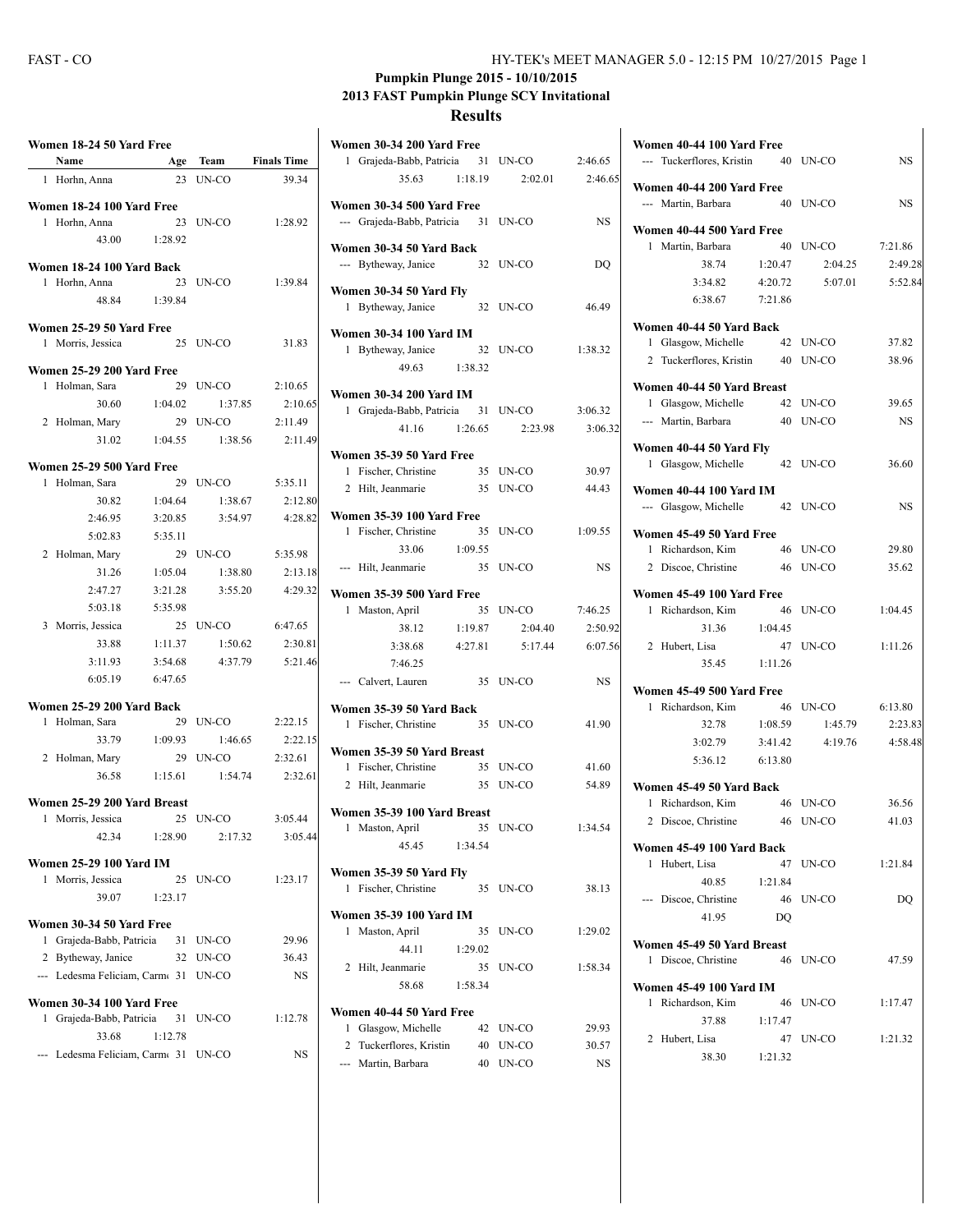## **Pumpkin Plunge 2015 - 10/10/2015 2013 FAST Pumpkin Plunge SCY Invitational**

**Results**

| Women 55-59 50 Yard Free<br>1 Rezucha, Jana            |          | 55 UN-CO                | 33.37              |
|--------------------------------------------------------|----------|-------------------------|--------------------|
|                                                        |          |                         |                    |
| <b>Women 55-59 100 Yard Free</b><br>Rezucha, Jana<br>1 | 55       | UN-CO                   | 1:14.09            |
| 34.66                                                  | 1:14.09  |                         |                    |
|                                                        |          |                         |                    |
| --- Kugelman, Amy                                      | 59 UN-CO |                         | NS                 |
| Women 55-59 50 Yard Back                               |          |                         |                    |
| 1 Rezucha, Jana                                        |          | 55 UN-CO                | 47.22              |
|                                                        |          |                         |                    |
| Women 55-59 100 Yard Back                              | 59       |                         | 1:37.09            |
| 1 Kugelman, Amy<br>47.54 1:37.09                       |          | UN-CO                   |                    |
|                                                        |          |                         |                    |
| Women 55-59 100 Yard IM                                |          |                         |                    |
| 1 Rezucha, Jana                                        | 55       | UN-CO                   | 1:36.97            |
| 46.62 1:36.97                                          |          |                         |                    |
| --- Kugelman, Amy                                      |          | 59 UN-CO                | DQ                 |
| 44.86 DO                                               |          |                         |                    |
|                                                        |          |                         |                    |
| Women 60-64 50 Yard Free                               |          |                         |                    |
| Rosener, Karen<br>1                                    |          | 61 UN-CO                | 30.79              |
| Women 60-64 50 Yard Breast                             |          |                         |                    |
| 1 Rosener, Karen                                       | 61 UN-CO |                         | 41.99              |
|                                                        |          |                         |                    |
| Women 60-64 100 Yard Breast                            |          |                         |                    |
| Rosener, Karen<br>1                                    |          | 61 UN-CO                | 1:32.85            |
| 45.55 1:32.85                                          |          |                         |                    |
|                                                        |          |                         |                    |
|                                                        |          |                         |                    |
| Women 60-64 50 Yard Fly                                |          |                         |                    |
| 1 Rosener, Karen 61 UN-CO                              |          |                         | 34.25              |
| <b>Women 60-64 100 Yard IM</b>                         |          |                         |                    |
|                                                        | 61       | UN-CO                   | 1:20.47            |
| 1 Rosener, Karen<br>39.02                              | 1:20.47  |                         |                    |
|                                                        |          |                         |                    |
| Women 70-74 500 Yard Free                              |          |                         |                    |
| 1 Zentgraf, Karen                                      |          | 73 UN-CO                | 8:58.12            |
| 49.90                                                  | 1:45.00  | 2:40.54                 | 3:35.48            |
|                                                        |          | 4:30.32 5:24.66 6:19.20 | 7:13.28            |
| 8:06.68 8:58.12                                        |          |                         |                    |
|                                                        |          |                         |                    |
| Women 70-74 50 Yard Back                               |          |                         |                    |
| 1 Zentgraf, Karen                                      |          | 73 UN-CO                | 49.45              |
| Women 70-74 100 Yard Back                              |          |                         |                    |
| 1 Zentgraf, Karen                                      |          | 73 UN-CO                | 1:49.70            |
|                                                        |          |                         |                    |
| Women 70-74 100 Yard IM                                |          |                         |                    |
| 1 Zentgraf, Karen                                      |          | 73 UN-CO                | 1:55.52            |
| 56.53 1:55.52                                          |          |                         |                    |
| <b>Women 70-74 200 Yard IM</b>                         |          |                         |                    |
| 1 Zentgraf, Karen                                      |          | 73 UN-CO                | 2:40.35            |
| 36.26                                                  | 1:15.77  | 2:02.60                 | 2:40.35            |
|                                                        |          |                         |                    |
| <b>Men 18-24 200 Yard Free</b>                         |          |                         |                    |
| Schmitt, Ben<br>1<br>29.76                             | 1:00.18  | 24 UN-CO<br>1:31.15     | 2:02.07<br>2:02.07 |

| <b>Men 18-24 100 Yard Back</b>                 |               |                       |         |
|------------------------------------------------|---------------|-----------------------|---------|
| 1 Schmitt, Ben                                 |               | 24 UN-CO              | 1:00.12 |
|                                                | 28.69 1:00.12 |                       |         |
| <b>Men 25-29 50 Yard Free</b>                  |               |                       |         |
| 1 Deming, Ryan                                 |               | 26 UN-CO              | 25.40   |
| 2 Chiu, Elliott                                |               | 25 UN-CO              | 26.21   |
|                                                |               |                       |         |
| <b>Men 25-29 100 Yard Free</b>                 |               |                       |         |
| 1 Deming, Ryan                                 |               | 26 UN-CO              | 56.45   |
| 26.92                                          | 56.45         |                       |         |
| Men 25-29 50 Yard Breast                       |               |                       |         |
| 1 Chiu, Elliott                                |               | 25 UN-CO              | 34.29   |
| Men 25-29 100 Yard Breast                      |               |                       |         |
| 1 Chiu, Elliott                                |               | 25 UN-CO              | 1:18.10 |
|                                                | 36.08 1:18.10 |                       |         |
|                                                |               |                       |         |
| <b>Men 25-29 50 Yard Fly</b><br>1 Deming, Ryan |               | 26 UN-CO              | 28.44   |
|                                                |               |                       |         |
| Men 25-29 100 Yard IM                          |               |                       |         |
| 1 Deming, Ryan                                 | 26            | UN-CO                 | 1:10.17 |
| 31.65                                          | 1:10.17       |                       |         |
| 2 Chiu, Elliott                                |               | 25 UN-CO              | 1:13.90 |
|                                                | 34.74 1:13.90 |                       |         |
| <b>Men 45-49 500 Yard Free</b>                 |               |                       |         |
| 1 Cruz, Edwardo                                |               | 46 UN-CO              | 6:20.84 |
| 35.26                                          | 1:12.63       | 1:50.05               | 2:27.77 |
| 3:06.03                                        | 3:45.40       | 4:24.65               | 5:04.08 |
| 5:42.87 6:20.84                                |               |                       |         |
| Men 45-49 50 Yard Back                         |               |                       |         |
| 1 Cruz, Edwardo                                |               | 46 UN-CO              | 35.58   |
| Men 45-49 200 Yard Breast                      |               |                       |         |
| --- Cruz, Edwardo                              |               | 46 UN-CO              | DQ      |
|                                                |               |                       |         |
| <b>Men 45-49 100 Yard IM</b>                   |               | 46 UN-CO              |         |
| 1 Cruz, Edwardo                                | 32.65 1:12.71 |                       | 1:12.71 |
|                                                |               |                       |         |
| <b>Men 45-49 200 Yard IM</b>                   |               |                       |         |
| 1 Cruz, Edwardo                                |               | 46 UN-CO              | 3:06.32 |
|                                                |               | 41.16 1:26.65 2:23.98 | 3:06.32 |
| Men 50-54 50 Yard Free                         |               |                       |         |
| Garcia, Doug<br>1                              |               | 53 UN-CO              | 32.88   |
| <b>Men 50-54 100 Yard Free</b>                 |               |                       |         |
| Barringer, Rob<br>1                            | 50            | UN-CO                 | 54.38   |
| 26.07                                          | 54.38         |                       |         |
|                                                |               |                       |         |
| <b>Men 50-54 200 Yard Free</b>                 |               |                       |         |
| Bakel, Joe<br>1                                |               | 53 UN-CO              | 2:14.89 |
| 31.73                                          | 1:06.27       | 1:40.83               | 2:14.89 |
|                                                |               |                       |         |

| <b>Men 50-54 500 Yard Free</b>                                |         |                  |           |  |
|---------------------------------------------------------------|---------|------------------|-----------|--|
| 1<br>Bakel, Joe                                               |         | 53 UN-CO         | 5:56.91   |  |
| 34.59                                                         | 1:11.61 | 1:48.68          | 2:25.87   |  |
| 3:02.78                                                       | 3:39.26 | 4:13.89          | 4:48.61   |  |
| 5:23.71                                                       | 5:56.91 |                  |           |  |
| 2 Garcia, Doug                                                |         | 53 UN-CO         | 7:31.20   |  |
| 39.22                                                         | 1:22.74 | 2:07.24          | 2:52.65   |  |
| 3:38.44                                                       | 4:25.47 | 5:13.09          | 6:00.71   |  |
| 6:48.23                                                       | 7:31.20 |                  |           |  |
| <b>Men 50-54 100 Yard Back</b>                                |         |                  |           |  |
| 1 Barringer, Rob                                              | 50      | UN-CO            | 1:05.70   |  |
| 32.05 1:05.70                                                 |         |                  |           |  |
|                                                               |         |                  |           |  |
| <b>Men 50-54 200 Yard Back</b><br>1 Bakel, Joe                | 53      | UN-CO            | 2:22.15   |  |
| 33.79 1:09.93                                                 |         | 1:46.65          | 2:22.15   |  |
|                                                               |         |                  |           |  |
| Men 50-54 50 Yard Breast                                      |         |                  |           |  |
| Garcia, Doug<br>1                                             |         | 53 <b>IJN-CO</b> | 45.00     |  |
| Men 50-54 100 Yard IM                                         |         |                  |           |  |
| 1 Barringer, Rob                                              | 50      | UN-CO            | 1:02.66   |  |
| 29.53                                                         | 1:02.66 |                  |           |  |
| 2 Garcia, Doug                                                | 53      | UN-CO            | 1:32.15   |  |
| 43.69                                                         | 1:32.15 |                  |           |  |
| <b>Men 55-59 50 Yard Free</b>                                 |         |                  |           |  |
| --- Cattles, Steve                                            |         | 56 UN-CO         | <b>NS</b> |  |
|                                                               |         |                  |           |  |
| <b>Men 55-59 200 Yard Free</b>                                |         |                  |           |  |
| --- Cattles, Steve                                            | 56      | UN-CO            | <b>NS</b> |  |
| <b>Men 55-59 50 Yard Back</b>                                 |         |                  |           |  |
| 1 Cattles, Steve                                              | 56      | UN-CO            | 1:15.31   |  |
| <b>Men 55-59 50 Yard Breast</b>                               |         |                  |           |  |
| 1 Cattles, Steve                                              |         | 56 UN-CO         | 1:16.56   |  |
| <b>Men 60-64 50 Yard Back</b>                                 |         |                  |           |  |
| 1 Stanback, John                                              | 61      | <b>UN-CO</b>     | 30.75     |  |
|                                                               |         |                  |           |  |
| <b>Men 60-64 100 Yard Back</b>                                |         |                  |           |  |
| Stanback, John<br>1                                           | 61      | UN-CO            | 1:05.07   |  |
| 31.99                                                         | 1:05.07 |                  |           |  |
| <b>Men 60-64 200 Yard Back</b>                                |         |                  |           |  |
| 1 Stanback, John                                              |         | 61 UN-CO         | 2:32.61   |  |
| 36.58                                                         | 1:15.61 | 1:54.74          | 2:32.61   |  |
| Men 60-64 100 Yard Breast                                     |         |                  |           |  |
| Parkinson, Bruce<br>1.                                        |         | 64 IJN-CO        | 1:32.77   |  |
| 43.76                                                         | 1:32.77 |                  |           |  |
|                                                               |         |                  |           |  |
| Men 60-64 200 Yard Breast<br>$\mathbf{1}$<br>Parkinson, Bruce |         |                  |           |  |
|                                                               |         | 64 UN-CO         | 3:05.59   |  |
| <b>Men 60-64 100 Yard IM</b>                                  |         |                  |           |  |
| Stanback, John<br>1                                           | 61      | UN-CO            | 1:09.87   |  |
| 31.99                                                         | 1:09.87 |                  |           |  |
| 2<br>Parkinson, Bruce                                         | 64      | UN-CO            | 1:18.50   |  |
| 37.66                                                         | 1:18.50 |                  |           |  |